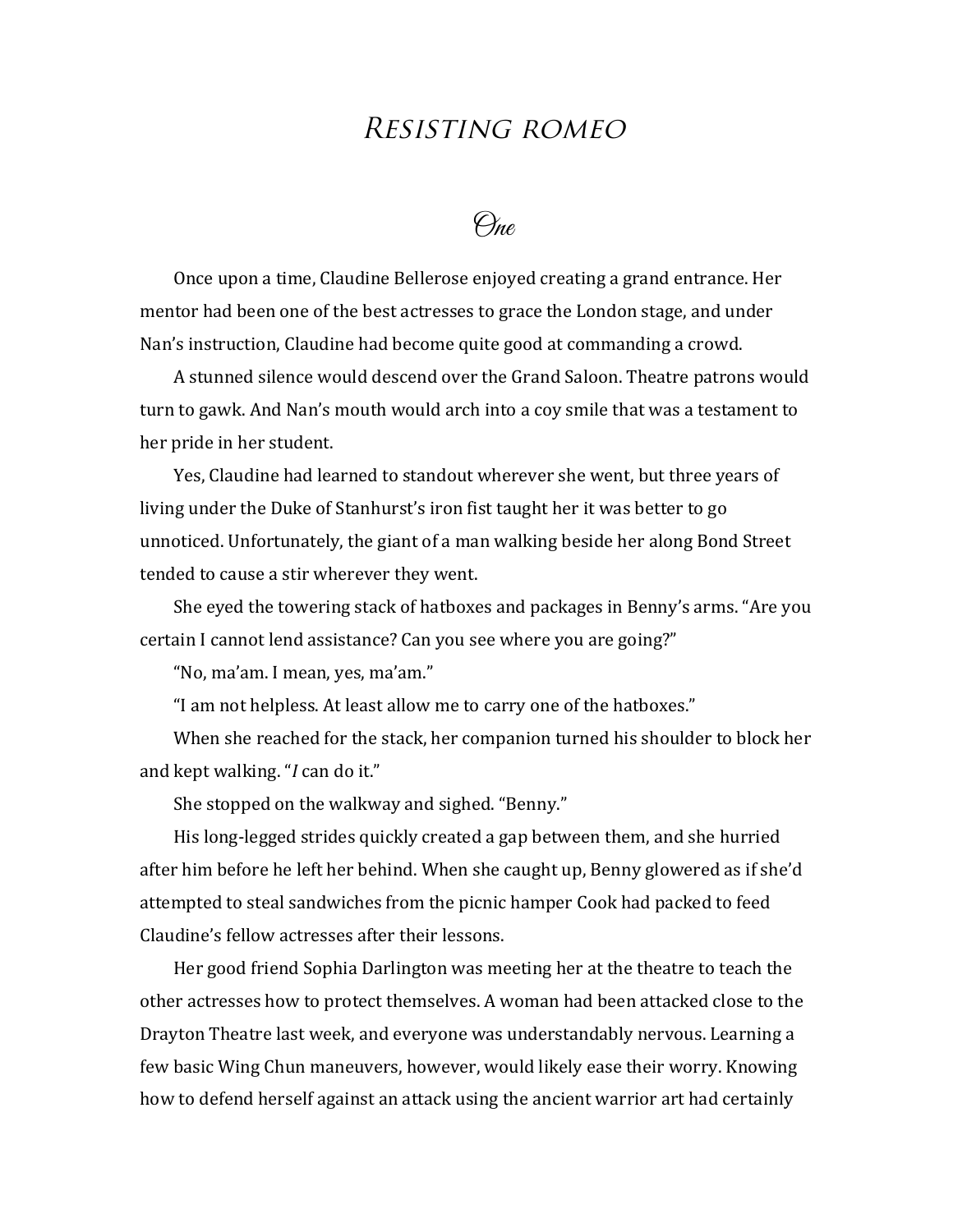helped Claudine regain her confidence. She was grateful to the Darlington sisters for sharing what they had learned from their uncle.

"The question is not whether you are capable of carrying the load alone," she said to Benny, "but if I should allow it. Don't you grow tired of fulfilling my every whim?" 

"No." He pursed his lips, which were stained red from his usual breakfast of pickled beets. "Mr. Vistoire said I should take care of you. Friends take care of friend's friends. You will tell him I did good when he returns, won't you?"

She smiled and patted his massive forearm reassuringly. "Of course I will. You are doing a fine job, and Xavier will be pleased when he and Regina return from their honeymoon trip."

Benny beamed, his round face aglow with pleasure. The man was uncommonly attached to the American gentleman, Xavier Vistoire, and she suspected Xavier was fond of Benny as well. Claudine found it rather sweet, albeit odd since Benny had been Xavier's guard while he was held hostage on Benny's family's farm. Not long ago, Benny had proven his loyalty and earned Xavier's forgiveness by saving his life. And Benny had been very good to Claudine since he'd come to stay at her town house. 

Because Xavier and his new bride had provided her with safe haven when her former benefactor wanted to kill her, she had been happy to take on Benny when the couple craved a little privacy. It was meant to be a temporary arrangement, but Claudine and Benny had become fast friends, and she was in no hurry to be rid of her house guest.

Benny's size had intimidated her at first. The Duke of Stanhurst hadn't been much taller than she, but his fists had been large enough to nearly break her. She couldn't imagine the damage a man of Benny's stature could do. Her worries had been for naught, however. He was a kind, gentle, and protective soul. God help any many who wished her harm now.

Claudine directed her gaze ahead and squeaked. "Stop!" She shot out her arm in front of Benny.

As usual, he followed her order without question and stopped abruptly. The top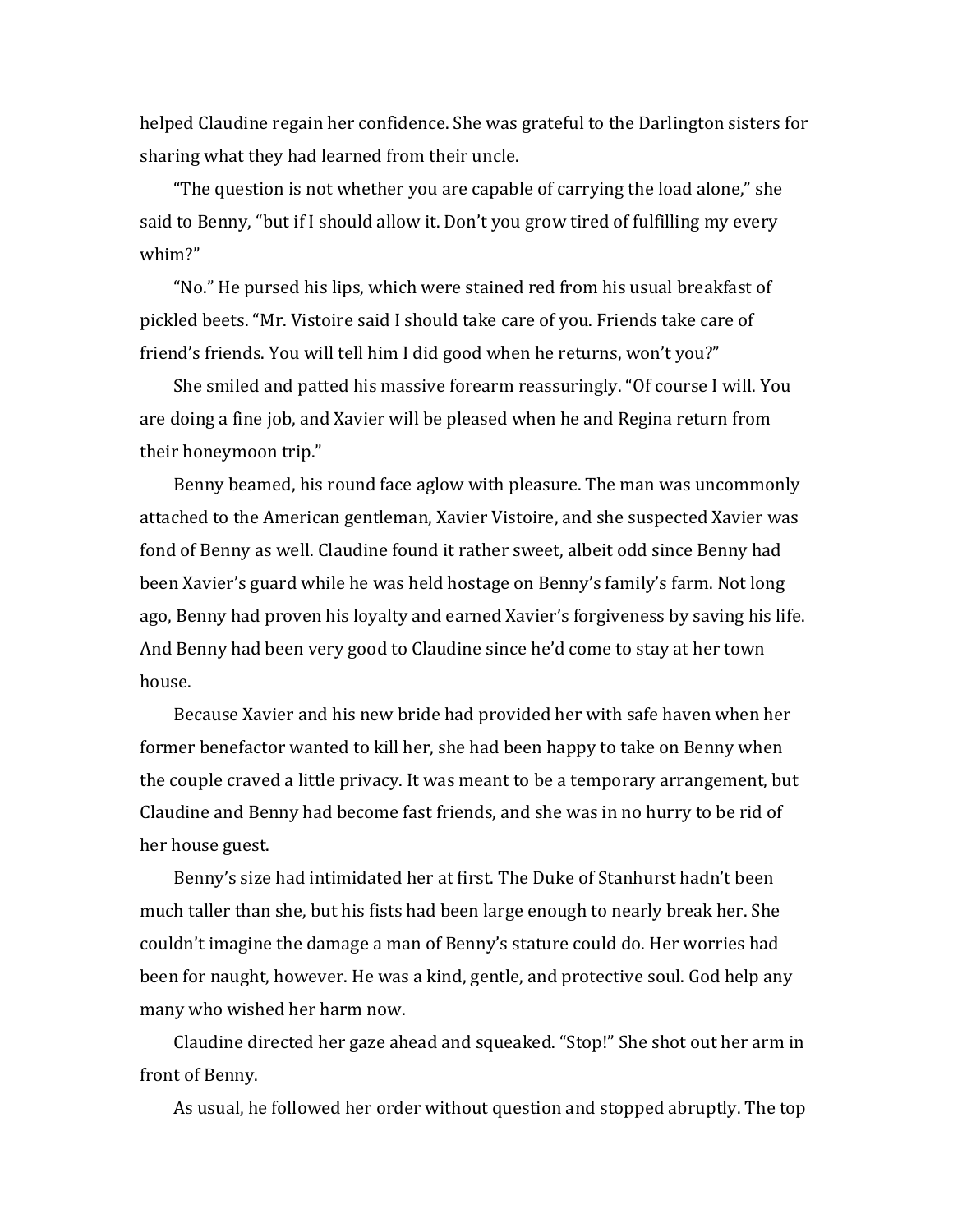packages flew from the stack and rained down on an unsuspecting lady as she disembarked from her carriage.

"Oh!" The young woman's hand fluttered to her chest. A package knocked her bonnet askew. "Lord, Almighty!"

She shoved the brim higher on her head, her eyes sparking with irritation. Her gaze traveled up all six foot four inches of muscular man at Claudine's side, and her jaw went slack.

"Ah,  $erm. G-gads$ — Eh... Oh,  $m-my$ !"

Benny's reddish brown eyebrows dropped low on his broad forehead. "Is that French?" he asked Claudine.

She smothered a chuckle with her hand and shook her head.

Crimson flashed in the lady's porcelain cheeks, and she tried to cover her discomposure with an indignant sniff and a jab of her gloved finger at Benny. "*You*, sir, should watch where you are walking."

Benny bobbed his head. "Yes, ma'am. I will. I promise I will."

The lady's footman eased up behind her, appearing slightly green as if he might be called upon to defend his mistress. She swung her accusing finger in Claudine's direction. "See that he does or I--I..." Her gaze flickered toward Benny again, and she gulped. "Just see that he watches where he is going."

"Yes, milady." Claudine curtsied as the woman bolted for the milliner shop. Her footman took a wide berth of Benny and dashed after her.

"Do you know that lady?" Benny asked.

Claudine bent to pick up her packages. "No, but from the coat of arms on the carriage door, I would wager she is the new Viscountess Wishbourne. I read about the marriage in the Morning Times."

The viscountess was too young to recognize Claudine. The Duke of Stanhurst had kept her out of the public eye these last two years, most likely so she could not appeal to anyone for help with leaving him. She had nearly been successful the first time, and the duke had never been one to take risks.

Claudine still recognized many of the ladies of the *ton* by sight from her time on stage. At the height of her fame, some had even invited her to perform for their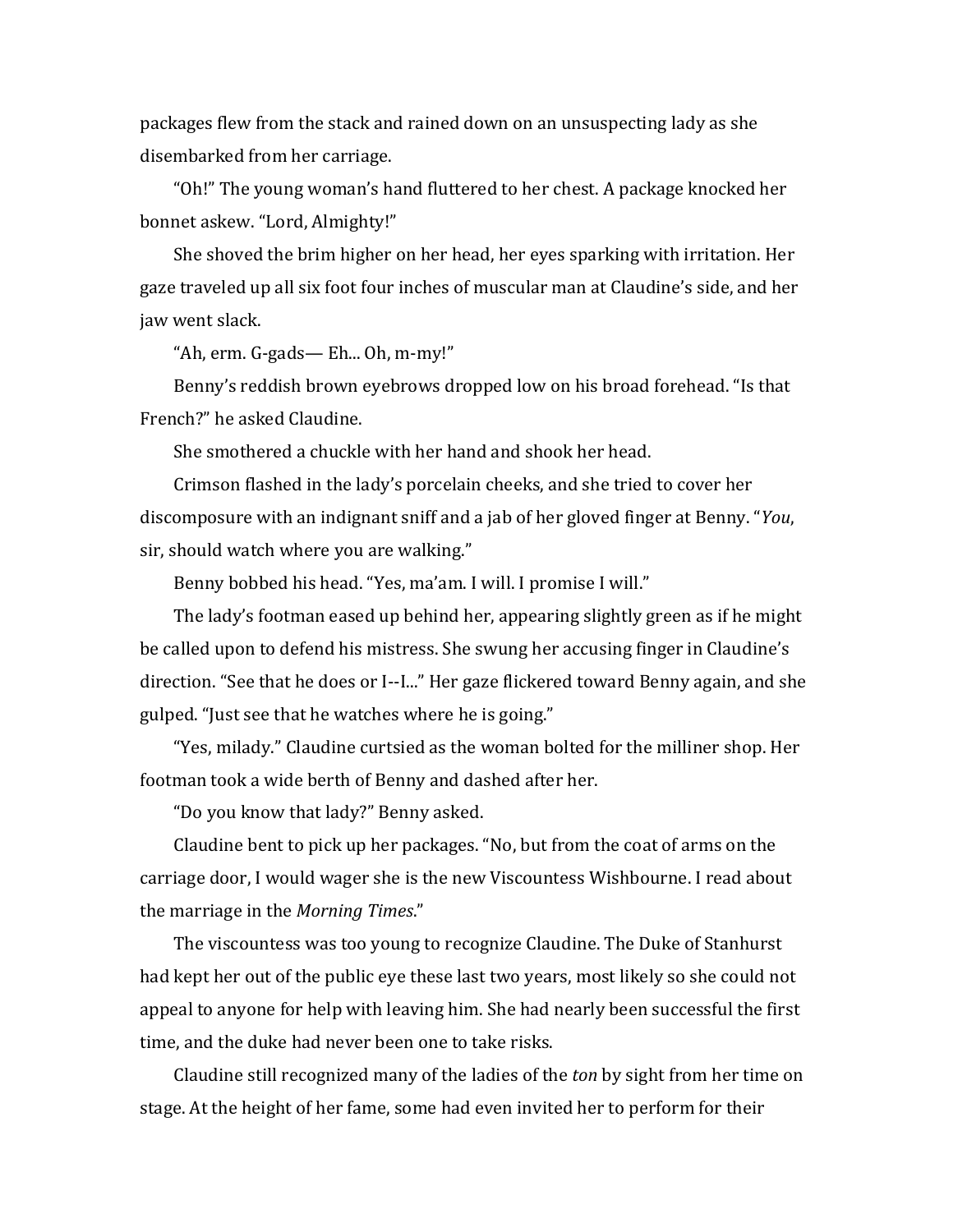guests. Now they barely glanced in her direction.

Benny took the packages from her. "Was I supposed to kiss her finger?" Claudine smiled. "Only hands when they are offered. We could practice more this evening if you like."

"All right."

She had been teaching Benny basic manners with the goal of helping him to blend in with the crowds a little better. For the most part, he was an apt student. They hadn't covered what to do when a lady angrily shakes a finger in one's direction because she hadn't considered that it might be necessary.

"Please try not to run down anyone else today," she teased. "I need hearty and hale patrons to attend my play."

With the packages secured in Benny's arms, they continued toward her carriage where it was waiting near the intersection.

A year ago, Claudine had tried her hand at playwriting and found she enjoyed it as much as she did being on stage. When the duke had demanded she abandon acting and threw tantrums when she visited her fellow thespians, she'd decided giving up her career was in her best interests. Wandering the town house and dreading her benefactor's visits had almost driven her to madness, but creating a happy life for herself on paper had become her sweet escape.

Now she had three complete plays to her name, and her latest was being performed at the Drayton Theatre in fourteen days.

Two ladies in pastel gowns approached with their chaperone in tow. Benny stepped aside to allow the women to pass. The elderly one glowered at them. He simply smiled and wished her a good day.

Benny never seemed to allow others' judgments to bother him. His only concerns were for his friends. Claudine liked that quality in him very much.

"You bought a lot of hats," he said to her.

"I suppose three seems extravagant to a man who didn't own a single one until recently." She was proud of his attempts at conversation these days. In the beginning, he had barely spoken, and his reticence had made for long evenings at home. "The hats are part of the costuming. Very necessary, I assure you."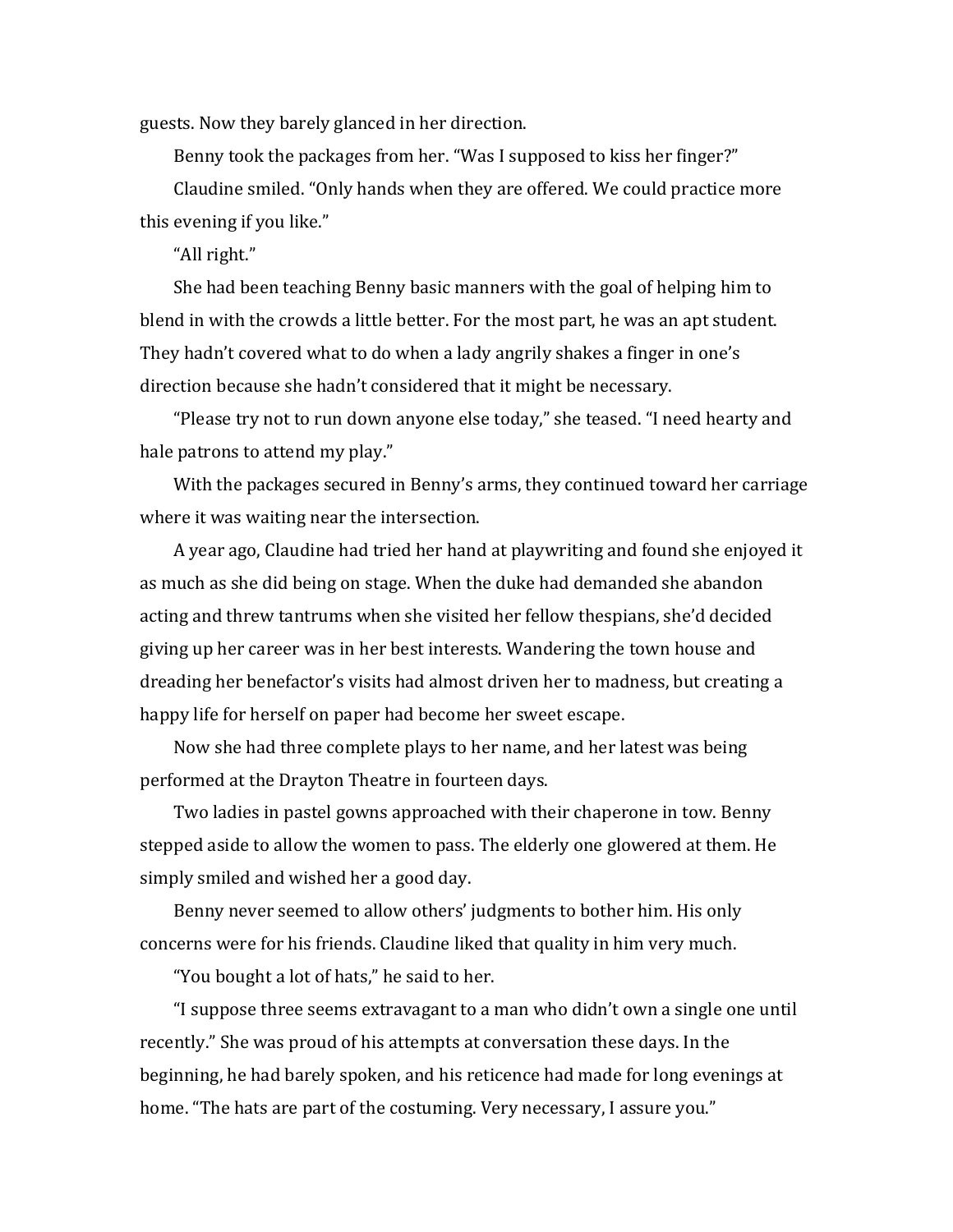Every item she'd purchased that morning would be used for the production. Funding her play would require her to live miserly for a while, but the sacrifice was worth seeing her dream come to fruition. Someday she hoped to be as successful as Hannah Cowley or Elizabeth Griffin and have one of her plays performed at Drury Lane. 

Reaching the carriage, she passed the packages to her footman and climbed into the aging Berlin. Benny surrendered his bundle as well and climbed inside to sit across from her.

"Does your play have pirates or sword fights?" Benny asked as the carriage lurched onto the congested thoroughfare.

"I am afraid not."

"Oh." Benny's shoulders slumped. "I was hoping for pirates."

"Maybe next time."

He grinned, revealing a few gaps where he was missing teeth. "If you need ideas, I can help you."

"Thank you. I would love to hear your ideas, but first we must survive this production." She couldn't invest in another show unless this one was successful.

As the carriage headed toward Drayton Theatre in Marylebone, Claudine retrieved a sheath of papers from the large bag lying beside her on the seat and silently read through her work for the hundredth time. Every time she looked at her work, she found places where small improvements could be made. If she kept changing the dialogue, however, her fellow thespians would soon descend on her like the Senate on Caesar, but she wanted the script to be perfect.

Benny leaned toward the window to watch the world speeding past. He called out landmarks along the way, which had become his habit on their first trip to the theatre. When he pointed out the church, and the carriage turned onto their street, she tucked her papers away. The Berlin slowed to a stop outside the theatre. The footman hopped from his perch to open the door and set the stairs.

Claudine smiled at Benny. "Sophia should be here any moment if she hasn't already arrived."

"Go on inside, Miss Claudine. I'll bring your costumes."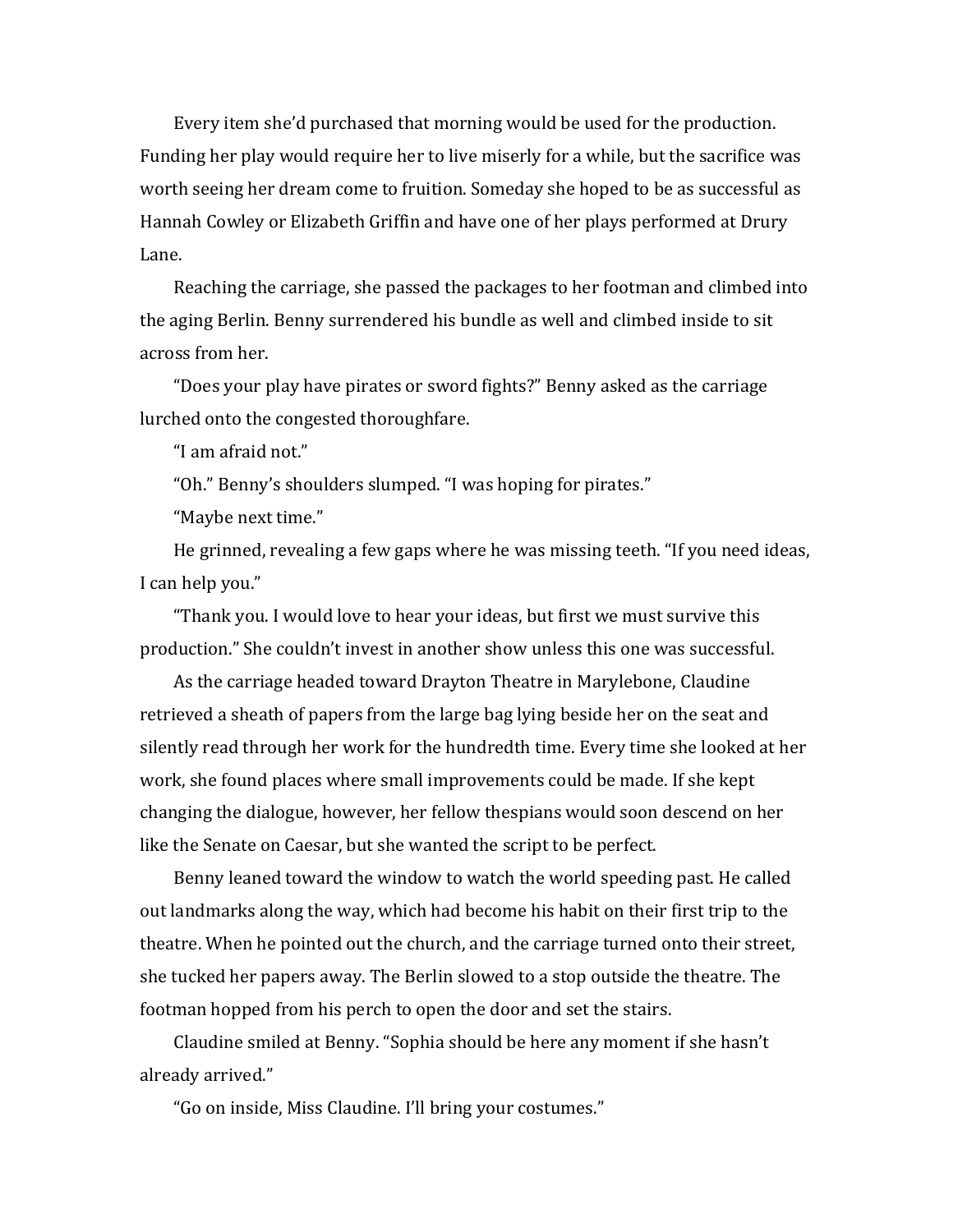"Thank you." She descended the steps with the footman's assistance and swept toward the arched doorway of the theatre. Stone columns flanked the entry, lending it a regal air. As she reached for the copper door handle, now green with age, the door flew open, and a strapping lad nearly barreled into her.

She took in his livery and recognized it as belonging to the Clarendon. The hotel provided footmen for their guests, but she couldn't imagine what business any guest might have with the theatre. "Pardon me, ma'am." He held the door open to allow her to enter.

Dismissing the matter as unimportant, she thanked him and went in search of Oliver Jonas to deliver her scripts. The manager was in the front of the auditorium with the small cast and crew gathered around him as he read aloud from a sheet of paper.

Tilde, Claudine's understudy and close friend, gasped and covered her mouth. Her lover wrapped his arm around her waist, and she buried her face into his shoulder.

Claudine's heart bolted. "What happened? What is wrong?"

One of the stagehands spotted her moving along the aisle and shook his head. His forehead was wrinkled as if he couldn't comprehend the situation well enough to explain it.

She hurried her step when no one responded. "Oliver?"

The manager turned and thrust the piece of paper toward her as if appealing for help. "The Drayton Theatre is being closed," he said. "The company is being evicted."

"Under whose orders?"

"The new owner's." His usual robust complexion had a sickly gray cast to it.

Her friendship with Oliver went back many years from the days when his mother had shared a stage with Claudine's mentor, Nan. Claudine and Oliver used to keep each other company when they were supposed to stay out from under foot. He'd taught her to juggle, and she had tried to teach him to sing. In all the time she had known Oliver, Claudine had never seen him shaken.

She took the paper and skimmed the bold handwriting. The new owner wanted the theatre vacated in seven days. Hoping she had misread it the first time, she read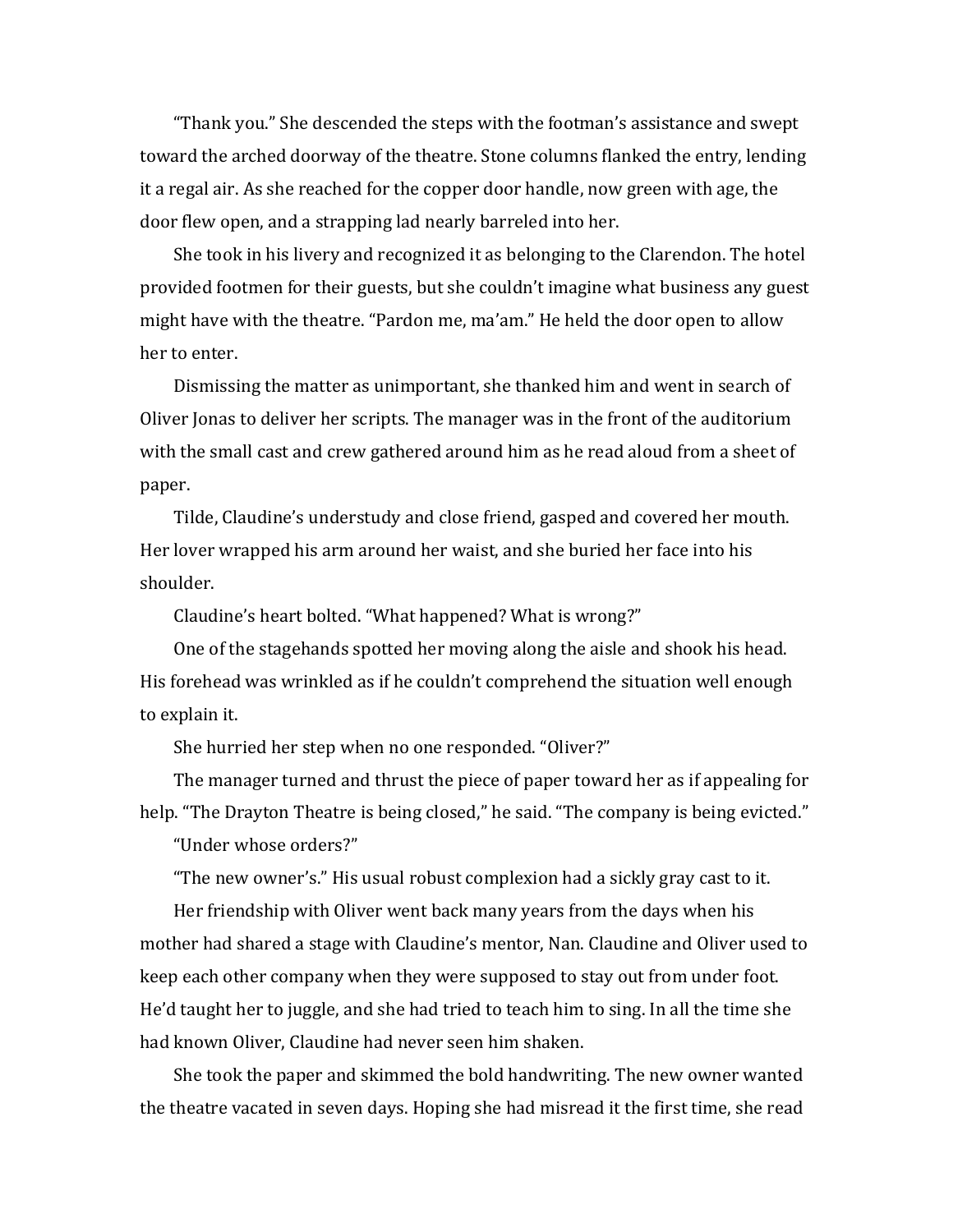it again, but it was succinct and left no room for misinterpretation. "But we have a *performance*—in two weeks."

"Not any longer." Oliver cursed under his breath and raked his fingers through his dark brown hair. "Everyone is to begin packing their belongings. We have a week to vacate the building."

*Yes.* She had read the letter, but it still made no sense. How could the man do this with no warning?

Jane's light blue eyes filled with tears. "Where are we to go?"

At sixteen, she was the youngest member of the company, and she had only been at the Drayton for a month. Her natural talent and willingness to run herself ragged for the other players had saved her from the workhouse after her release from the children's foundling hospital. [ane truly had no other options. Neither did a few of the others who'd found their way to Oliver's door after a few unlucky turns.

Oliver grimaced. "I don't imagine the gentleman cares where we go, Jane. He intends to sell the property."

Lars hugged Tilde when tears slipped from the corners of her eyes. "We will find work elsewhere, *schatz*. Do not worry."

He was correct, of course. Lars and Tilde were seasoned players who had performed in theatres all over the Continent, but they had come to the Drayton at her urging to perform her play. Claudine couldn't help feeling responsible that they were in this situation.

"This is not right." She squared her jaw, crumpled the letter, and stuffed it into her bag. "I will go speak with Mr. Hawke at the hotel. I am sure once he realizes he is displacing everyone, he will reconsider. At a minimum, he should postpone until after the play."

Oliver scoffed. "The nob doesn't care what happens to any of us."

Perhaps that was true, but she wasn't ready to surrender, and Oliver's fatalistic acceptance of the situation disappointed her. He was the manager, for heaven's sake. He should be a champion for the company--not lying down so Mr. Hawke could wipe his boots on him.

If Oliver would not rise to the occasion, she would. "I will handle Mr. Hawke."